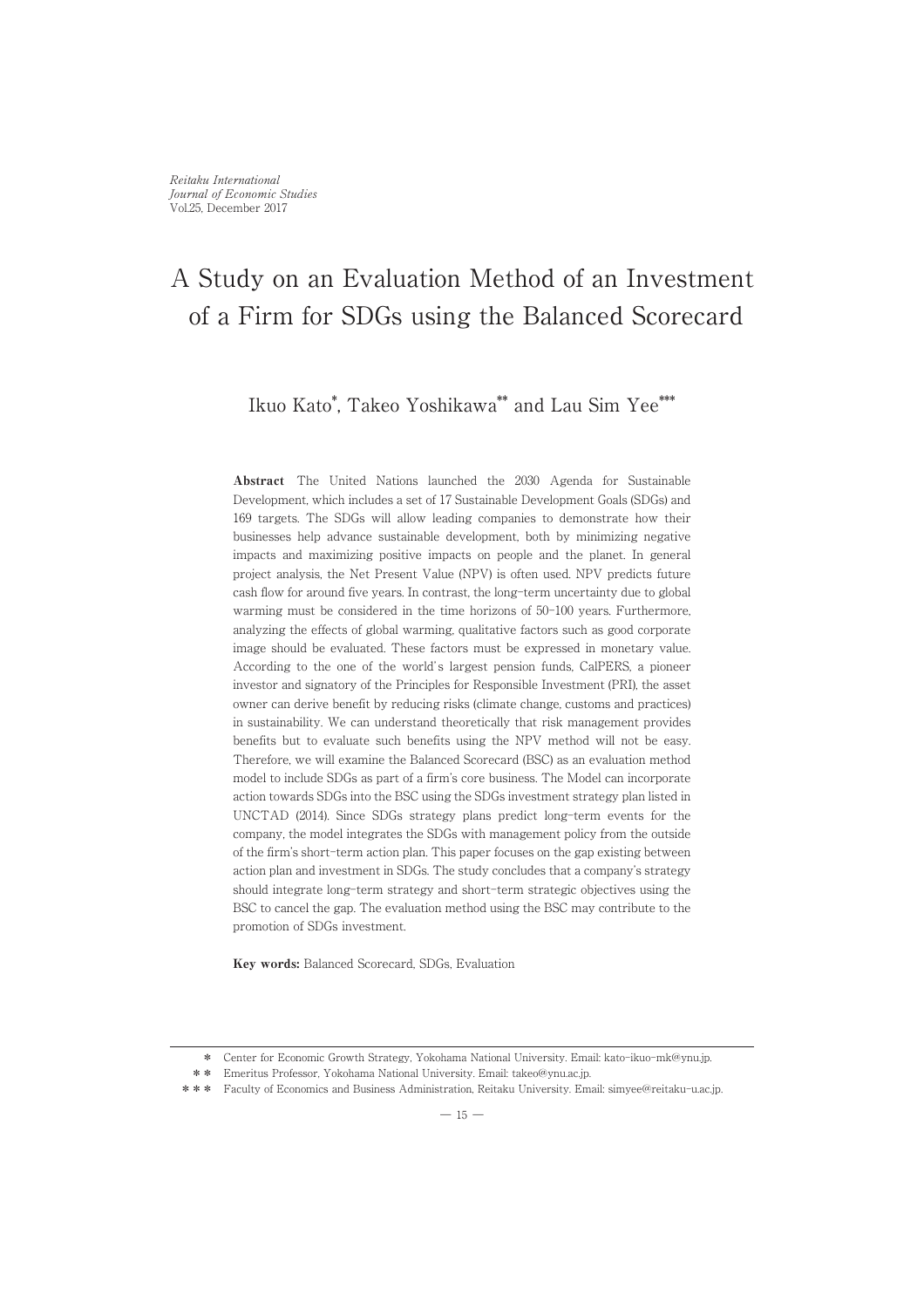Reitaku International Journal of Economic Studies

# 1. Introduction

At the United Nations Sustainable Development Summit on 25 September 2015, the 193-Member United Nations General Assembly formally adopted "Transforming our World: the 2030 Agenda for Sustainable Development," which includes a set of 17 the Sustainable Development Goals (SDGs) and 169 targets to end poverty, fight inequality and injustice, and tackle climate change by  $2030<sup>1</sup>$  The SDGs build on the Millennium Development Goals (MDGs), which are eight anti-poverty targets that the world committed to achieving by 2015. The SDGs go much further than the MDGs, addressing the root causes of poverty and the universal need for development that works for all people and ensure that no one is left behind. The SDGs is formed in cooperation with the United Nations and with stakeholders from as wide as possible.

Japan will first pursue various initiatives in order to promote the Agenda: (1) To achieve this aim, Japan will take a leading role in promoting quality infrastructure investment as a foundation for quality growth in Asia, Africa across the world; (2) Japan has announced a new global policy in the fields of health and education to protect and empower people in vulnerable situations; (3) Japan will further strengthen its efforts to achieve a sustainable environment and society. On the issue of climate change, Japan will steadily implement assistance to the most vulnerable countries in particular; (4) Japan's Government Pension Investment Fund (GPIF) has just signed the United Nations Principles for Responsible Investment (PRI) (Ministry of Foreign Affairs).<sup>2</sup>

The SDGs will allow leading companies to demonstrate how their business helps to advance sustainable development, both by minimizing negative impacts and maximizing positive impacts on people and the planet. $3$  This is related to Foreign Direct Investment (FDI). So next, we consider the present status of FDI and SDGs.

# 2. Present Status of FDI and SDGs

The latest situation of FDI is summarized in UNCTAD (2015). According to UNCTAD (2015), global FDI inflows fell by 16 per cent in 2014 to \$1. 23 trillion, and FDI flows to developed countries, mainly from cross border Mergers and Acquisitions (M&A), dropped by 28 percent to \$499 billion. Inflows to the United States fell to \$92 billion (40 per cent of their 2013 level), and FDI flows to Europe also fell by 11 per cent to \$289 billion.<sup>4</sup> FDI flows to developing economies increased by 2 percent to a historically high level in 2014, reaching \$681 billion. FDI in China amounted to \$129 billion, up 4 per cent from 2013, and FDI inflows also rose in Hong Kong

<sup>1</sup>United Nations Development Program (URL: http://www.undp.org/content/undp/en/home/sdgoverview/post-2015-development agenda.html, accessed June 20, 2017). The concept of the SDGs was born at the United Nations Conference on Sustainable Development, Rio+20, in 2012.

<sup>2</sup> Ministry of Foreign Affairs of Japan (URL:http://www.mofa.go.jp/announce/pm/index.html, accessed June 21, 2017). Statement by Mr. Shinzo Abe Prime Minister of Japan at the United Nations Sustainable Development Summit 2015 (http://www.mofa.go.jp/files/000101404.pdf, accessed June 21, 2017).

<sup>3</sup> The UN Global Compact, GRI and the WBSCD (2015), p.4.

<sup>4</sup> UNCTAD (2015), pp.2-3.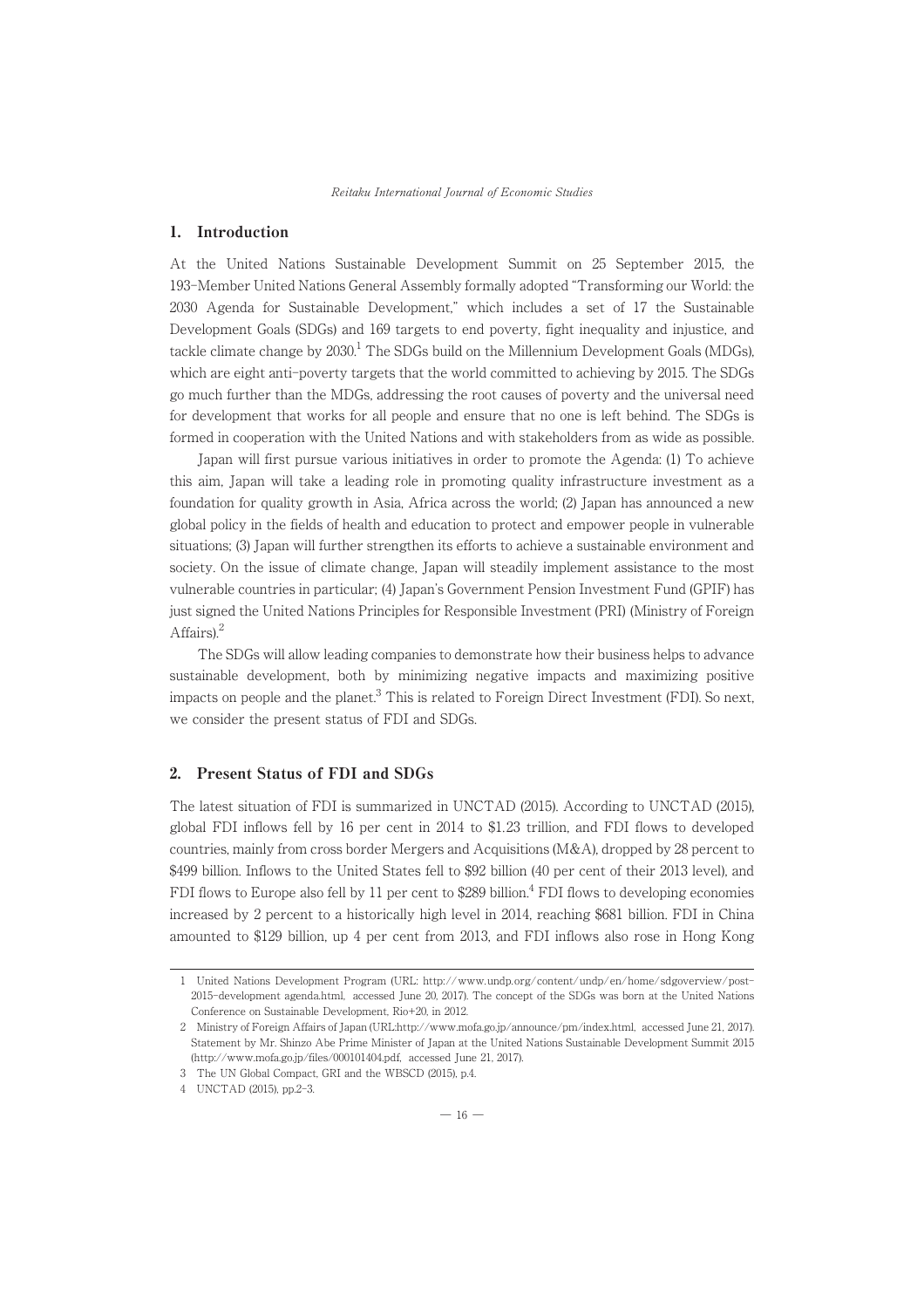(China) amounting to \$129 billion.<sup>5</sup> In this way, FDI to Asia (\$465 billion) accounts for most of the inflow to the developing countries, and FDI to LDCs increased by 4 per cent to \$23 billion, led by greenfield investment projects.<sup>6</sup>

The total annual global investment needs are \$3.9 trillion, but current annual investment is \$1.4 trillion in 2013. The balance \$2.5 trillion becomes the annual investment gap. The principal investment gaps are in vital public services infrastructure (roads, railroads, ports, power stations, water and public sanitation), food security (agriculture and local development), climate change, mitigation and adaptation (in health and education).<sup>7</sup> UNCTAD (2014) states that the target for the promotion of private sector investment in LDCs could be to double the current growth rate of such investment.<sup>8</sup> UNCTAD (2014) also presents a strategy to call on private investment because it is impossible to achieve SDGs through investment from the government sector alone. The plan states that implementation of ODA is indispensable in order for private investment to be directed to LDCs. It also calls on private companies to make an effort to cooperate.<sup>9</sup> Electricity and renewable energy, transportation, water and public sanitation are some of the fields highlighted in the plan.

In Japan, FDI has a bigger outflow than inflow. In 2014, Japanese FDI outflow was \$114 billion and inflow was \$2 billion. In the case of Japanese FDI, large-scale cross border M&As to the U. S. and European countries account for most of the amounts. For example, in 2013, Softbank purchased Sprint Nextel Corporation, a major U.S. mobile communications, for \$20,100 million (approximately 1,500 billion yen), and in 2014, Suntory Holdings purchased major U.S. distiller, Beam Company for approximately 1,600 billion yen. The reason why FDI is mainly composed of cross border M&As in the U.S. and European countries is the anticipated positive effect to corporate earnings in the short term.<sup>10</sup> In the case of Softbank, Sprint accounted for 2. 600 billion yen out of the total 6,600 billion yen consolidated sales for the period ending March, 2014 period. Its aggregate market value moved up to the second place next to Toyota. In this way, the cross border M&As bring great financial impact to corporate earnings and aggregate market value.

On the other hand, within Japan, it is necessary to attract FDI inflow from foreign countries to support reconstruction after the Great East Japan Earthquake that occurred on March 11 in 2011. Moreover, because the use of the nuclear power generation has been limited due to the accident at the Fukushima Daiichi Nuclear Power Station, the implementation of global warming measures have fallen behind. If recovery from the Great East Japan Earthquake

<sup>5</sup> Ibid., p.3

<sup>6</sup> Ibid., pp.3-4.

<sup>7</sup> UNCTAD (2014), pp.26-27.

<sup>8</sup> *Ibid.* p.27.

<sup>9</sup> According to the Ministry of Foreign Affairs of Japan

<sup>(</sup>URL: http://www.mofa.go.jp/mofaj/gaiko/ohrlls/ldc\_teigi.html), the Least Developed Countries are those countries designated by resolution by the U.N. General Assembly-after deliberation by the U.N. Economic and Social Council based on criteria recommended by the U.N. Committee for Development Planning-as being particularly delayed in their development. At present, 49 countries worldwide are designated as LDCs (Africa: 34 countries; Asia: 9; Oceania: 5; Latin America: 1). (accessed June 25, 2017)

<sup>10</sup> UNCTAD (2014,) op.cit., p.10.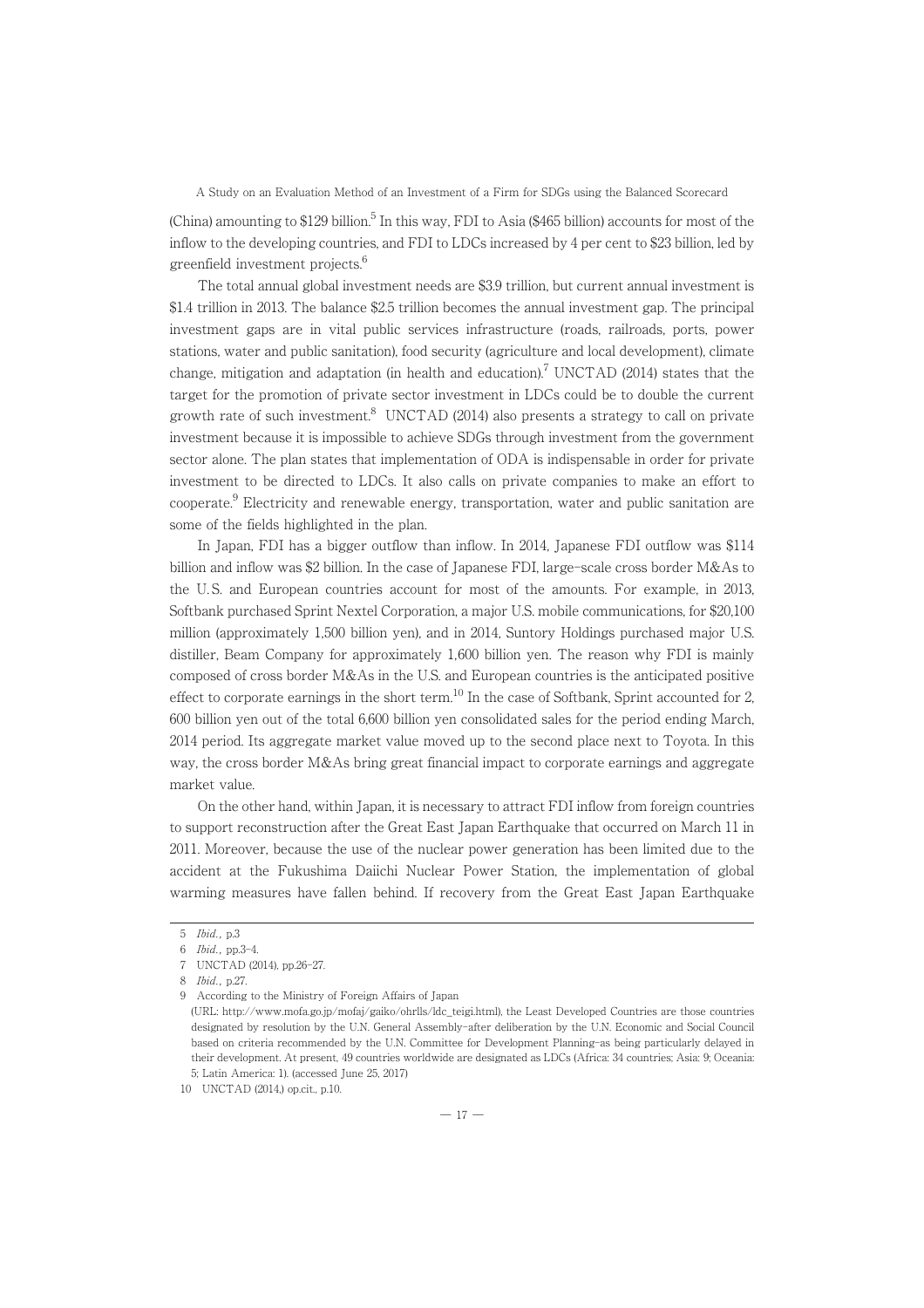## Reitaku International Journal of Economic Studies

begins to get on track, the effect of global warming measures on greenhouse gas (GHG) emissions reduction will be reflected. Therefore, it is necessary to push forward with the promotion of renewable energy to attain SDGs. In addition, it is necessary to develop a new offset credit system where implementation of GHG reduction measures in technology, products, systems, services, and infrastructure in developing countries can be credited as part of Japan's contribution quantity towards its GHG emissions reduction target. The Japanese Government has already built and implemented the new offset credit system, "Joint Crediting Mechanism<sup>11</sup>," and it will be necessary to promote it more. In order to carry out such efforts overseas, action to pursue SDGs is required not only to contribute in reducing GHG but also to eradicate poverty. The effects of global warming must be considered in terms of long-term uncertainty of 50-100 years. Furthermore, if we try to analyze the effects of global warming, quantitative factors such as good corporate image should be evaluated. These cannot be expressed in value. Hence a study on an evaluation method to arrive at various SDGs is necessary.

Institutional investors such as the pension funds, even before, have conducted studies regarding the evaluation of the relationship between sustainability activities and investments. In the 1990s, the number of mutual funds that took sustainability into account when evaluating a company or a project for investment increased rapidly in Europe and the United States of America. The operational assets of the institutional investors that have already signed the PRI have swollen to more than \$45 trillion by the end of April, 2014. Simpson A and Currall S. (2013) stated that reducing "sustainability" risk (Climate Change and Labor Practices) could lead to higher valuations and redound to the benefit of current owners of the asset (Simpson, A. and Currall S., 2013, p. 17).<sup>12</sup>

However, institutional investors when managing their portfolios already choose stocks from countries with high market values. Therefore, their fund distribution ratio to LDCs becomes small. In Japan, when financial brokers would like to sell funds that incorporate foreign bonds and stocks, per Japanese Financial Instruments and Exchange Law, they have to explain country risk sufficiently before individual investors make a purchase. In the case of an emergency, investors must understand that their funds may not be recovered. Investing in the SDGs assumes a high risk and it is difficult to sufficiently grasp such investment risk.

Private companies raise funds from financial institutions so they will follow investment principles of institutional investors. Therefore, if the government presses the private sector to invest in LDCs, an action plan by the public sector will be necessary to lower the risk.

# 3. Examination of the evaluation method of the SDGs investment

UNCTAD (2014) presented "Investing in the SDGs: An Action Plan" to solve problems such as the poverty of LDCs, and the following items are cited as the plan for the public sector: (1)

<sup>11</sup> Government of Japan (2016),Recent Development of the Joint Crediting Mechanism (JCM). URL: https://www.env. go.jp/earth/ondanka/mechanism/jcm\_dev1602\_2\_rev.pdf, accessed June 23, 2017

<sup>12</sup> Simpson A. and Currall S. (2013), p.17. They give the following example. Suppose future \$10 annual cash flow and 10% discount rate, the value of a company is \$100 (= \$10/10%). Next, shareholders spend \$1 per year to reduce a risk and this reduces the discount rate on cash flow to 8%, then the value is \$120 (=(\$10-\$1)/\$8).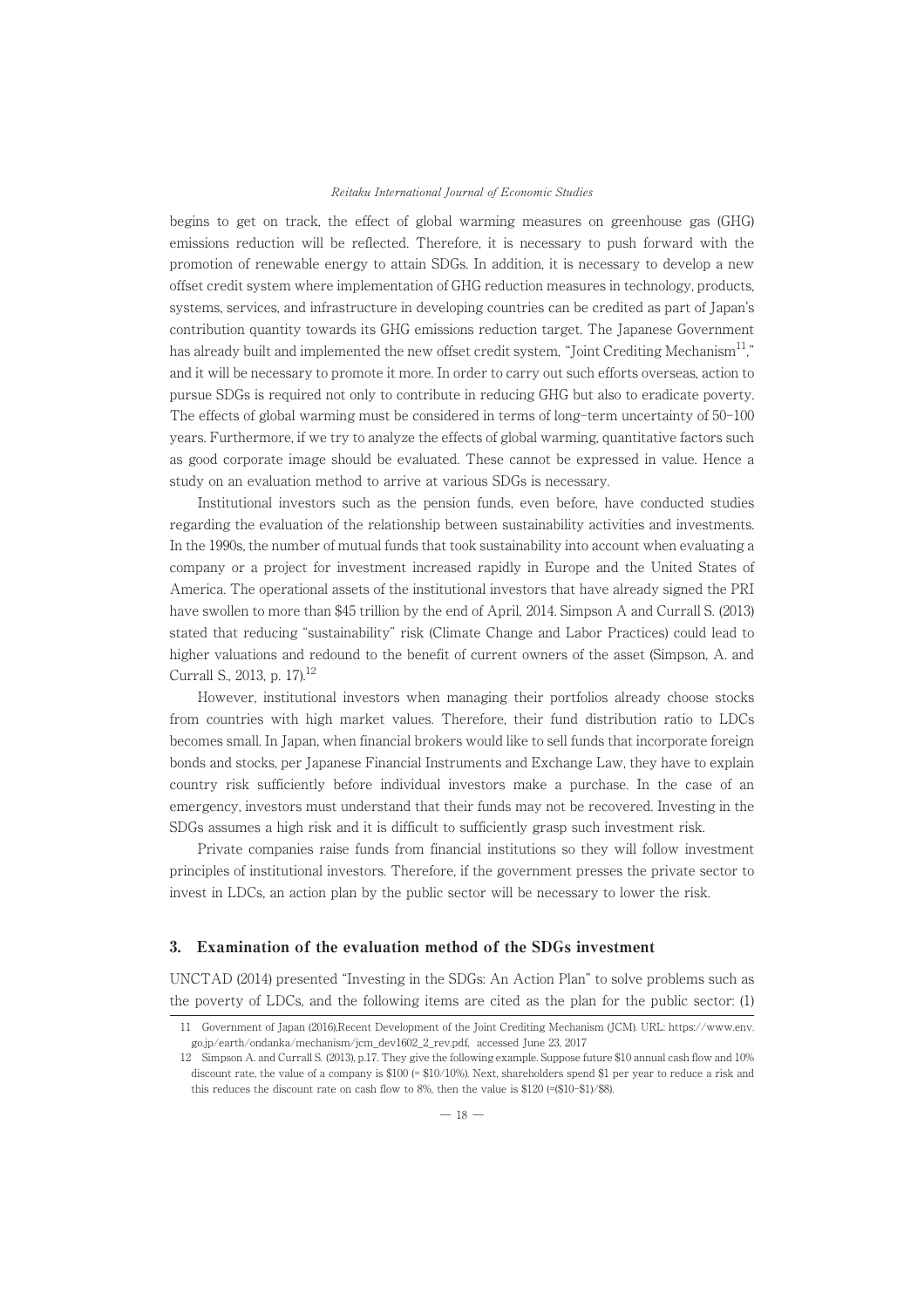



Reference: UNCTAD(2014), Figure 10, p.30.



In action: Adopting a goal setting approach



Source: The UN Global Compact, GRI and WBCSA(2015), p.19.

Leadership; (2) Mobilization; (3) Channelling; and (4) Impact (Figure 1).

It is assumed that the annual gap of \$2.5 trillion mentioned above is related to the gap between the current level of achievement by businesses and the required level of achievement to address global needs in Figure 2.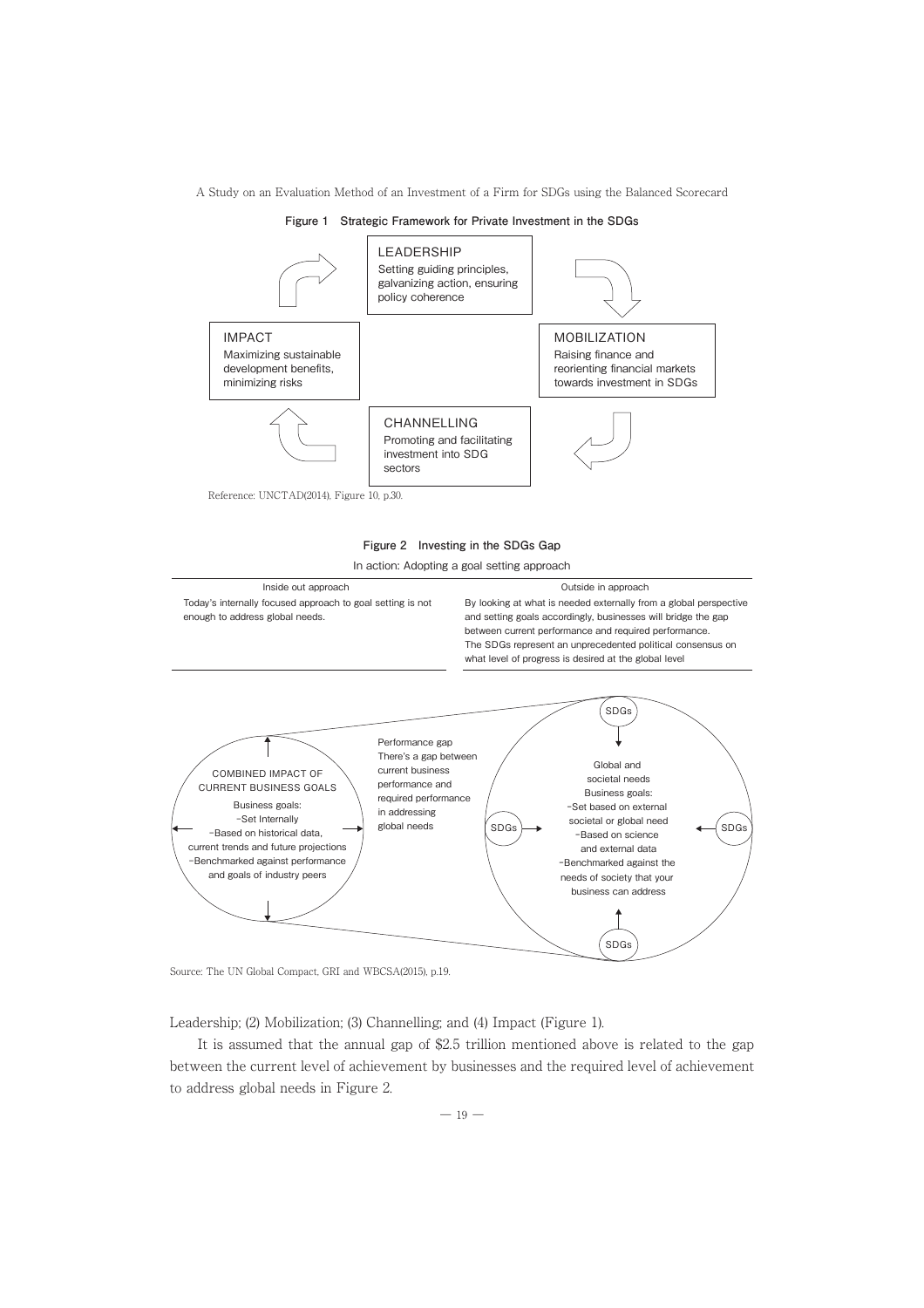## Reitaku International Journal of Economic Studies

The gap means that when companies make decision to invest in the SDGs, the positive financial effects to corporate earnings or market value is not anticipated. Or, it may be said that they cannot find the appropriate method to evaluate investment in the SDGs. In the case of project investment, investment decision-making by the company is generally motivated by profit maximization. According to the traditional capital budgeting approach, for example the Net Present Value (NPV) rule, managers should invest if the proposed project's NPV is positive, and should reject a project if its NPV is negative. Thus, with the traditional capital budgeting approach, the achievement of qualitative, non-financial and long-term objectives are not considered in investment decision-making (Kaplan, R. S. and Norton D. P., 1996, p. 239).<sup>13</sup>

As one method to evaluate such a gap, we examine the Balance Scorecard (BSC).

# 4. Integration of Investment in the SDGs and the BSC

# **4.1. The BSC that considers investing in the SDGs: An Action Plan**

The BSC is a strategic management system and a navigation management system originated by Kaplan R. S. and Norton D. P. (1996). The BSC provides four perspectives: (1) Financial (generic measures are return on investment and economic value added etc.); (2) Customer (generic measures are satisfaction, retention, market, and account share etc.); (3) Internal Business Process (generic measures are quality, response time, cost, and new product information etc.); (4) Learning & Growth (generic measures are employee satisfaction, and information system availability etc.) (Kaplan, R. S. and Norton D. P., 2004, p. 44).<sup>14</sup> These four perspectives are provided in order to ensure fulfillment of the vision and strategy advocated by corporations and government. Through these four perspectives, the BSC examines strategic objectives, critical success factors, performance indicators, targets, and action plans. (Yoshikawa T., 2013, pp. 23-24)15

The BSC also considers intangible assets that drive long-term value creation such as human capital, customer relationships and brands (Kaplan, R. S. and Norton D. P., 2004, p. 10).<sup>16</sup> Thus, the BSC could also be applied to consider information about sustainability. Schaltegger and Burritt (2000) mentioned that BSC is a useful tool for integrating environmental strategy with other business strategies (Schaltegger and Buritt, 2000, p. 155).<sup>17</sup> Kaplan R. and Norton D. P. (2004) also mentioned that the BSC can consider environmental and the social aspects in the internal business process and learning & growth perspectives (Figure 3).

However, strong management leadership is necessary for SDGs. The leader should play a role in ushering in SDGs not only in the internal business process perspective but also in the vision of the company, and incorporate the targets in every section. In other words, integration with management is necessary.

Therefore, we next consider how to incorporate the SDGs into the BSC.

 $-20-$ 

<sup>13</sup> Kaplan R. and D. Norton (1996), P.239.

<sup>14</sup> Ibid., P.44.

<sup>15</sup> Yoshikawa T. (2013)

<sup>16</sup> Kaplan R. and D. Norton (2004), p.10.

<sup>17</sup> Schaltegger and Burritt (2000), p.155.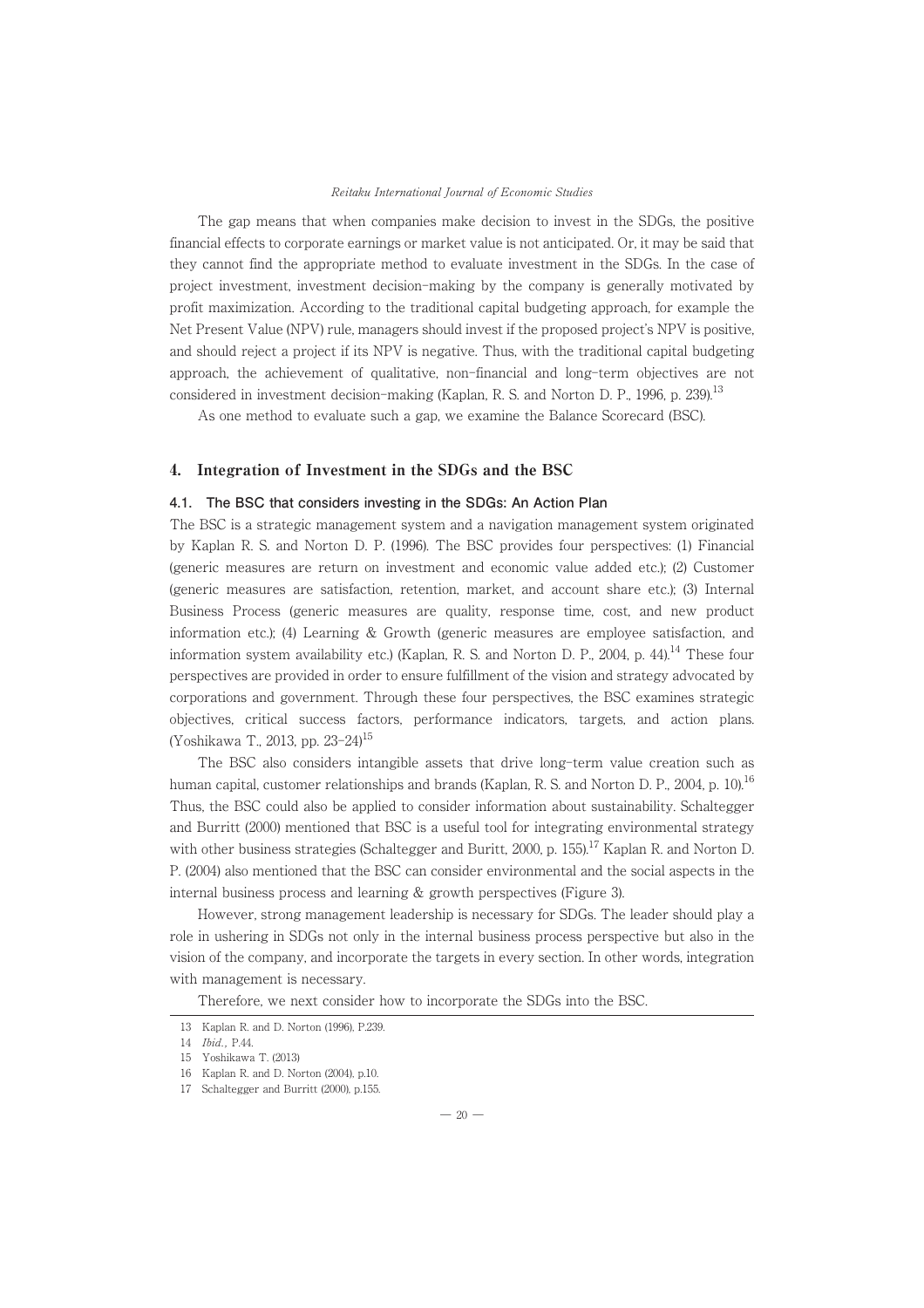

#### Reference: Kaplan R. S. and Norton D. P.(2004), p.11.

# 4.2. Example of BSC that incorporates SDGs

What is demanded by investment in the SDGs is long-term vision. The task is to insert a long-term vision of cost-benefit into the capital budget. If the time axes are applied to BSC, the long-term event affects most is the Action Plan. Therefore, we focus on filling the gap existing between Action Plan and investing in the SDGs. In other words, when integrating the sustainability point-of-view into an Action Plan that was created around short-term critical success factors, it becomes necessary to fix the gaps in the portions of Action Plan  $\rightarrow$  Target  $\rightarrow$ Key Performance Indicators..

Even if a company recognizes that the SDGs are in line with the maximization of the shareholder value, there is no company that would reduce profit to give priority to the SDGs. The UN Global Compact, GRI and the WBSCD (2015) point out that it is necessary for companies to determine how they can align SDGs with management strategies as well as how they can measure and manage their contribution to the SDGs (The UN Global Compact et al., 2015, p. 10).18 In other words, there is a need to identify what kind of business opportunities present themselves when incorporating the SDGs into the business strategic map. In this case, a gap would be evaluated by comparing the company's strategic map with the strategy plan of

<sup>18</sup> GRI, the UN Global Compact and the WBSCD (2015), p. 10.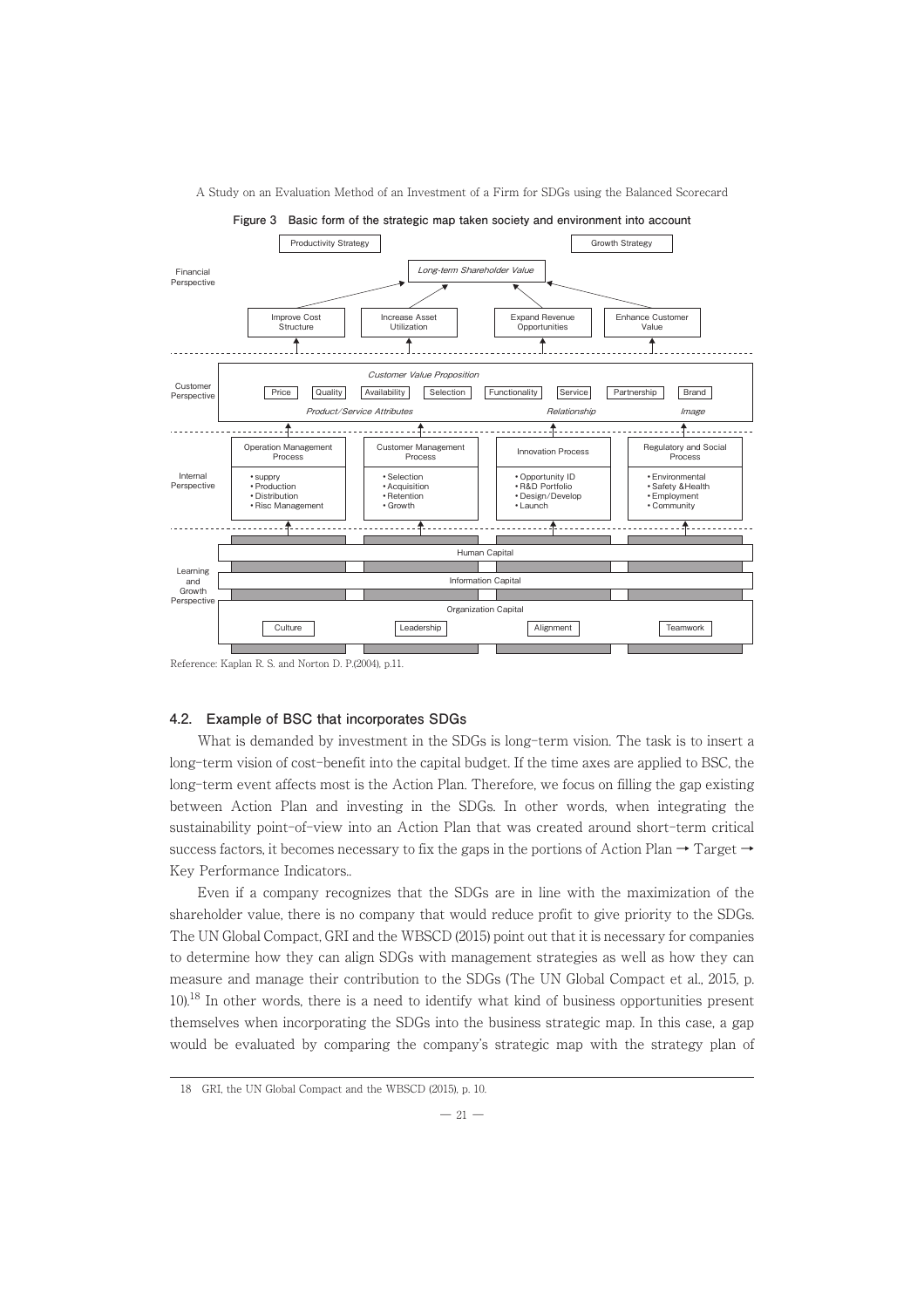

| Vision                                        | To contribute SDGs and maximize a shareholder value                                                                               |                                                                                                                                                                             |                                                          |        |                                                                                                                                                                                                                           | Integrating sustain-<br>ability into the core                                                            |  |
|-----------------------------------------------|-----------------------------------------------------------------------------------------------------------------------------------|-----------------------------------------------------------------------------------------------------------------------------------------------------------------------------|----------------------------------------------------------|--------|---------------------------------------------------------------------------------------------------------------------------------------------------------------------------------------------------------------------------|----------------------------------------------------------------------------------------------------------|--|
|                                               | Strategic Objective                                                                                                               | Critical Success<br>Factor                                                                                                                                                  | Key Performance<br><b>Indicators</b>                     | Target | Action Plan                                                                                                                                                                                                               | SDGs Gap                                                                                                 |  |
| Financial Per-<br>spective                    | • Implement SDG<br>impact assessment<br>systems                                                                                   | · Indicators for mea-<br>suring (and reporting<br>to stakeholders) the<br>economic, social and en-<br>vironmental perform-<br>ance of SDG invest-<br>ments                  | $\cdot$ ROI                                              | •25%   | Indicators<br>$\bullet$<br>for<br>measuring (and re-<br>porting to stakehold-<br>ers) the economic.<br>social and environ-<br>mental performance<br>of SDG investments                                                    | Impact: Maximizing<br>sustainable develop-<br>ment benefits, mini-<br>mizing risks                       |  |
| Customer<br>Perspective                       | • New Products                                                                                                                    | • Build SDG invest-<br>ment partnerships                                                                                                                                    | • % of sales from<br>new products                        | •15%   | • Use of ODA-lev-<br>eraged and blended<br>financing<br>• SDG investment<br>guarantees and risk<br>insurance facilities                                                                                                   | Channelling: Promot-<br>ing and facilitating<br>investment in SDG<br>sectors                             |  |
| Internal busi-<br>ness Process<br>Perspective | Modalities to inter-<br>nalize in investment<br>decisions the costs of<br>externalities, e.g.car-<br>bon emissions, water<br>11Se | • Use of government-<br>development funds as<br>seed capital or guaran-<br>tee to raise further<br>private sector resour-<br>in financial mar-<br>ces<br>kets               | $\bullet$ CO <sub>2</sub> discharge<br>reduction rate    | •30%   | • Incentives for and<br>facilitation of finan-<br>cial<br>instruments<br>link investor<br>that<br>returns to impact, e.<br>g. green bonds                                                                                 | Mobilization: Raising<br>finance and reorient-<br>ing financial markets<br>towards investment<br>in SDGs |  |
| Learning and<br>Growth Per-<br>spective       | · Change business/<br>investor mindsets                                                                                           | • Changes in other ed-<br>ucational programmes,<br>e.g.specialized financial<br>markets/advisorstrain-<br>ing, accounting train-<br>ing, SDG entrepreneur<br>ship training. | • The number of<br>the student at-<br>tending a lectures | •100%  | Dedicated<br><b>MBA</b><br>programme or mod-<br>ules to teach mind-<br>set and skills re-<br>quired for investing<br>operating in<br>and<br>SDG sectors in low-<br>income countries (e.<br>g. propoor business<br>models) | Leadership: Setting<br>guiding principles,<br>galvanizing action,<br>ensuring policy co-<br>herence      |  |

**Table 1. The Model of the BSCwith the SDGs**

Reference: Yoshikawa T. (2013) and UNCTAD(2014), pp.191-192, Figure IV.16.

investing in the SDGs. Then, the company finds that it is necessary to improve the company's strategic map for the SDGs.

In the following, we try to show a BSC that incorporates the SDGs model in Table 1. First, we assume that a vision incorporating the SDGs is within the management leadership's awareness. In accordance with this vision, for each of the BSC perspectives, we pick up and apply items as gap from "Detailed plan of action for private investment in the SDGs" listed in UNCTAD  $(2014)$  Figure IV. 16. To fill the gap, we assume Key Performance Indicators, Critical Success Factor, the Strategic Objectives and Target for each perspective.

We try to construct the BSC to include the above as an example. Table 1 shows the SDGs integrated with the company's vision. In order to show comparison with a company's core business, the actions for SDGs are placed outside of the Action Plan as a gap. Then, SDGs are moved to the left side laterally towards the Action Plan to indicate an integration with the normal balance scorecard. And by this integration, SDGs are reflected sequentially in each Perspective: Action Plan, Target, Critical Success Factor, and the Strategic Objectives.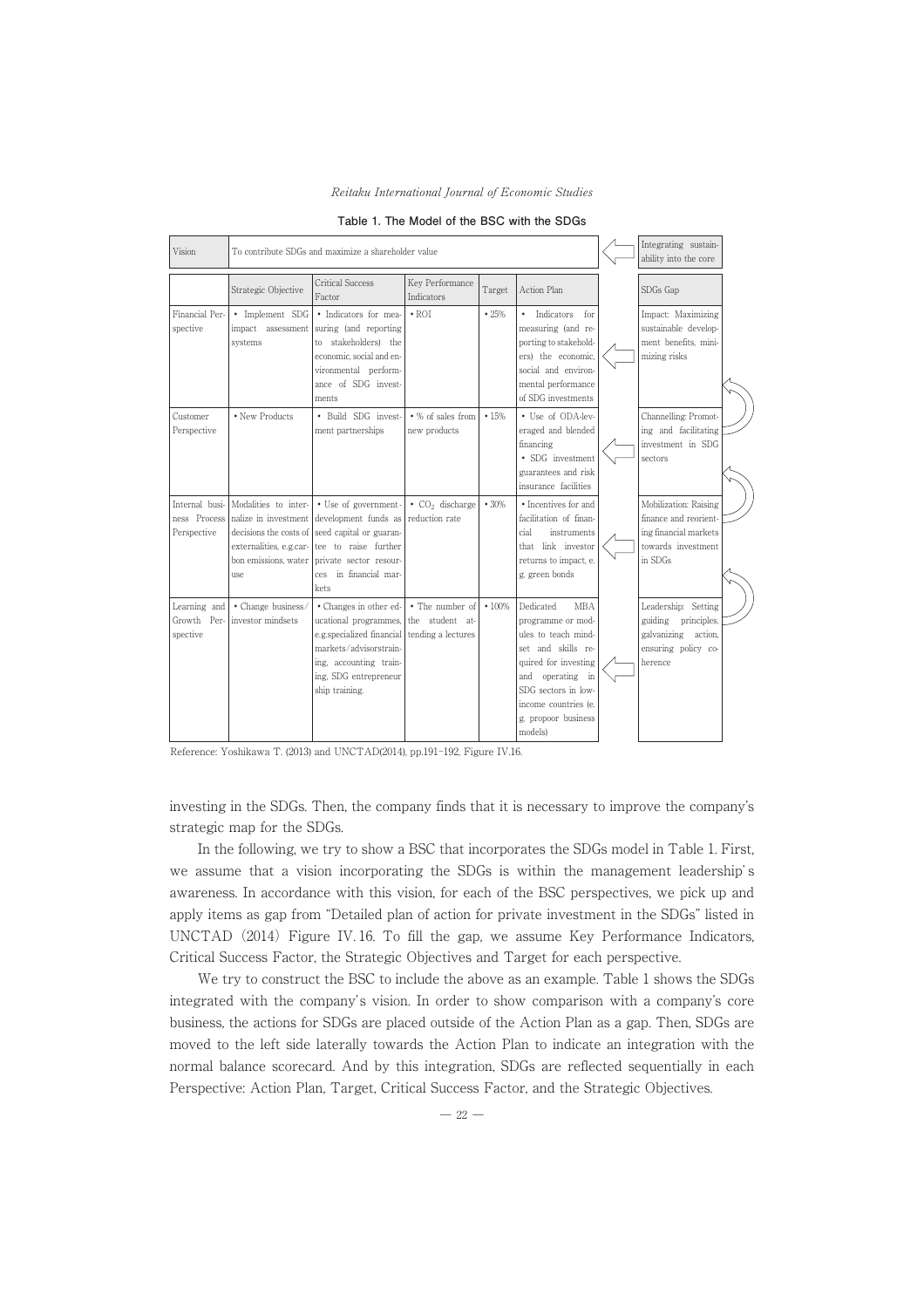## 5. Conclusion

This paper examined the BSC as an evaluation method model that incorporates the SDGs into the core business: "The BSC with the SDGs Model." The Model uses the SDGs investment strategy plan listed in UNCTAD (2014) to incorporate actions towards the SDGs into the BSC. It focused on the gap existing between Action Plan and investing in the SDGs. The method of the model first reflects the SDGs within the company's vision. Next, it examines the SDGs investment strategy plan based on the basis of that vision. Then it analyzes the gap with the current business plan. This paper pointed out that we integrate the SDGs with management from outside of an action plan because the SDGs strategy plan predict long-term event for the company. Finally, a target is decided using key performance indicators to cancel this gap. This study concludes that a firm's strategy should integrate long-term strategy and short-term strategic objectives using BSC, and the evaluation method using BSC may contribute to promotion of the SDGs investment.

Our future challenge would be the problem that many companies tend to still place much importance in short-term numbers. To declare a commitment to SDGs would mean that the company has to raise the number to reflect results of actions towards SDGs. Currently, the difficulty to make long-term predictions with a number remains a problem.

Professor Takeo Yoshikawa who is the first person to study BSC in Japan, through an interview with Professor Robert S. Kaplan, mentioned that the competition with foreign countries has become more severe than in 1996, the year when the first edition of the Balanced Scorecard was published (Yoshikawa T. (2013), pp. iii-iv). Therefore, through the study of the balance scorecard, we expect to be able to contribute towards SDGs and the development of Japanese companies.

## References

- Figge, F., Hahn, T., Schaltegger, S. and Wagner M. (2002). Sustainability Balanced Scorecard-Linking Sustainability Management to Business Strategy, Business Strategy and the Environment, 11 (5), pp. 269-284.
- Government of Japan (2016). Recent Development of the Joint Crediting Mechanism (JCM)
- Kato, I. (2012). "A study on the economic benefit associated with middle and short-term countermeasures against global Warming by corporate activities : An analysis of the economic benefit using the concept of carbon neutrality", Association of Yokohama International Social Science Studies, Vol.16, No.4・5.
- Kato, I. (2013). "A Study on the Model for Measuring and Evaluating the Economic Benefit Associated with Climate Change Measures in the Company: Analyses for the Tokyo Electric Power Co., Ltd.", Association of Yokohama International Social Science Studies, Vol.17, No. 4・5.
- Robert S. Kaplan, David P., N. (2001), The Balanced Scorecard-Translating Into Action, Harvard business School Press.
- Robert S. Kaplan, David P., N. (2004), Strategy Map, Harvard business School Press.
- Simpson A., S. Currall (2013) Sustainable Investment Research Initiative: Review of Evidence, 2013 Asset Liability Management Workshop, Attachment 6, CalPERS Investment Committee. (URL: https://www. calpers.ca.gov/docs/board-agendas/201306/invest/ workshop-item01-06.pdf, accessed June 25, 2017)

Schaltegger, S. and R. Burritt. (2000). Contemporary Environmental Accounting: Issues, Concepts and